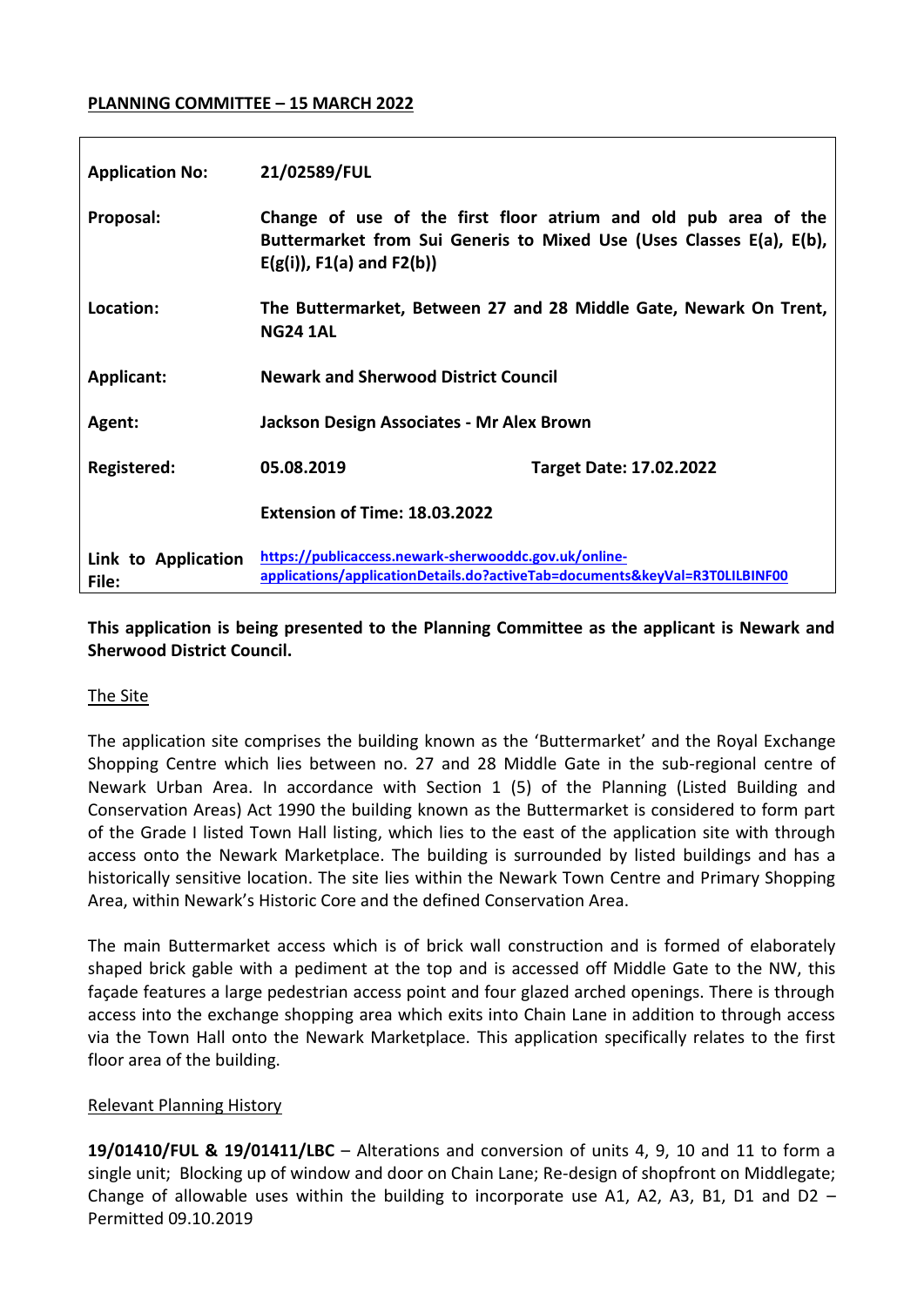**21/02468/LBCLDC** - Fit out and refurbishments of 'old pub' area, refurbishments of Atrium floor and ceiling finishes at first floor and refurbishment of ground floor staff toilets – Permitted 07.12.2021

**21/02470/LBC** - Provision of a general access staircase within the Buttermarket atrium leading from ground floor to the first floor mezzanine level – Permitted 19.01.2022

**21/02462/LBC** - Removal of existing in-filled wall within the Buttermarket First Floor Atrium and provision of new access doors – Permitted 19.01.2022

### The Proposal

The application seeks permission for the change of use of the first floor atrium and 'old pub' area of the Buttermarket from Sui Generis to Mixed Use (Uses Classes E(a) Display or retail sale of goods, other than hot food, E(b) Sale of food and drink for consumption (mostly) on the premises, E(g(i)) Offices to carry out any operational or administrative functions, F1(a) Provision of education and F2(b) Halls or meeting places for the principal use of the local community).

The 'old pub' area of the first floor is proposed to be converted to an educational and community facility – these areas shown on the first floor plan would be used as offices with a staff office, meeting room space, an area to provide educational sessions and for community groups to be held.

The plans also show the installation of 7 no. 'Pods' positioned around the atrium area of the building. Given the pods would be internal features they do not constitute operational development and as such do not require planning permission. Nevertheless, for context the pods are proposed to be used for use classes  $E(a)$ ,  $E(b)$  and  $E(g(i))$  which would give visitors the option to visit the shops within the atrium and have refreshments as well as the potential to lease pods for office/meeting room spaces.

Whilst the plans do show some physical alterations on the proposed plans, given these are internal alterations they do not require planning permission  $-$  they have also been approved under applications 21/02470/LBC and 21/02462/LBC.

Documents considered within this appraisal:

- Planning Statement
- Proposed Visuals and Pod Specifications
- Smartpod Technical data sheet
- Heritage Impact Assessment
- Site Location Plan
- Proposed Area of Works Ref. 2255 (22) 301
- Existing Basement and Ground Floor Plans Ref. 2255 (22) 302
- Existing First Floor Plan Ref. 2255 (22) 303
- Proposed Basement and Ground Floor Plans Ref. 2255 (22) 304
- Proposed Stair Plans, Sections and Details Ref. 2255 (22) 401
- Existing Reflected Ceiling Plan Ref. 2255 (35) 301
- Proposed Reflected Ceiling Plans Ref. 2255 (35) 301
- Proposed Finishes Plan Ref. 2255 (40) 301
- Proposed First Floor Plan Proposed Pod Locations and Details Ref. 2255 (22) 305-P02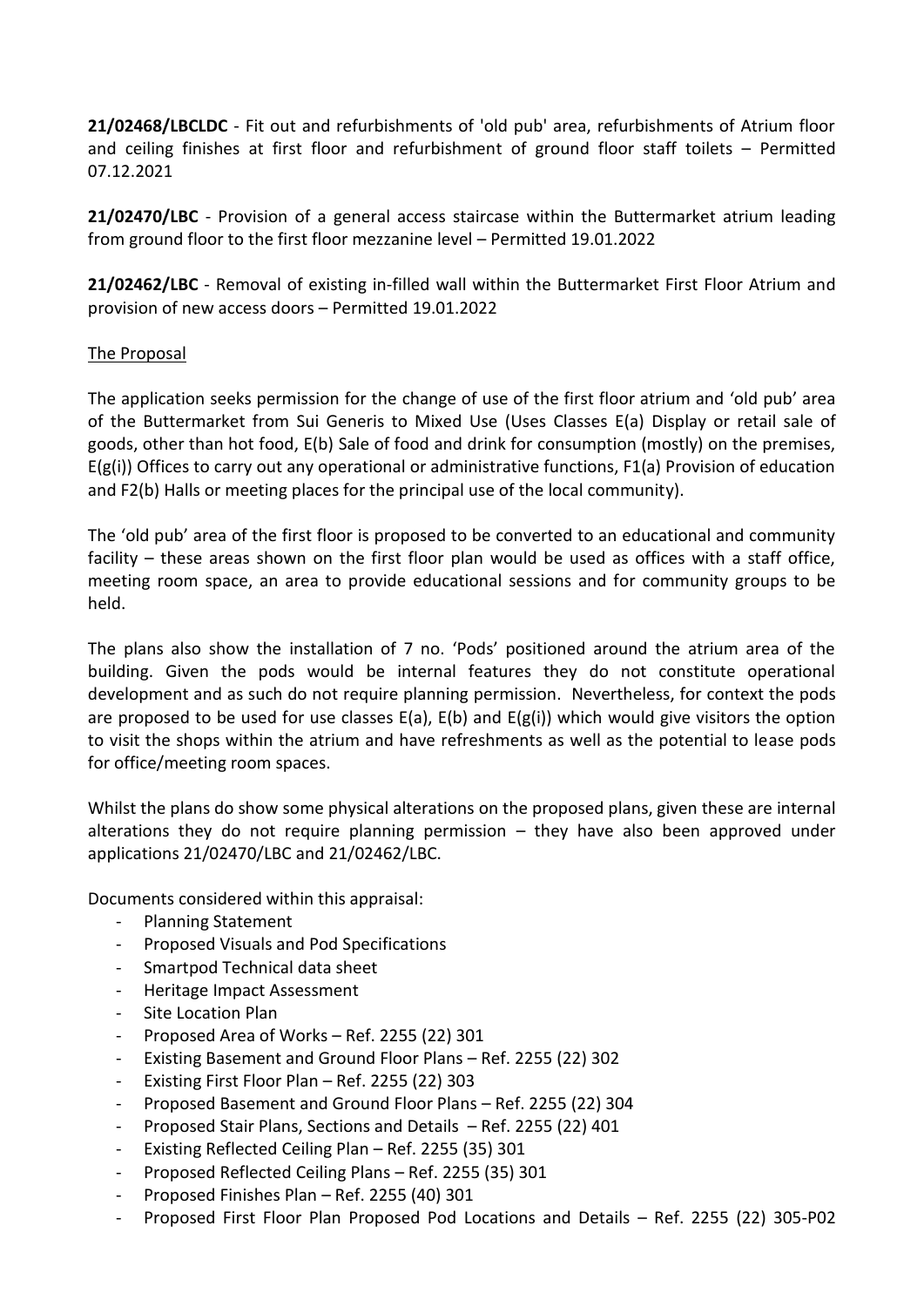(25.02.2022)

- Smartpod Technical Drawings 1-7 – Ref. SP-SMG-NSDCBP1-7

### Departure/Public Advertisement Procedure

Occupiers of 15 properties have been individually notified by letter. A site notice has also been displayed near to the site and an advert has been placed in the local press.

Earliest Decision date: 09.02.2022

### **Planning Policy Framework**

### **The Development Plan**

## **Newark and Sherwood Amended Core Strategy DPD (adopted March 2019)**

Spatial Policy 1 - Settlement Hierarchy Spatial Policy 2 - Spatial Distribution of Growth Spatial Policy 8 – Protecting and Promoting Leisure and Community Facilities Core Policy 6 – Shaping our Employment Profile Core Policy 8 – Retail Hierarchy Core Policy 9 -Sustainable Design Core Policy 14 – Historic Environment NUA/TC/1 - Newark Urban Area - Newark Town Centre

## **Allocations & Development Management DPD**

DM1 – Development within Settlements Central to Delivering the Spatial Strategy DM5 – Design DM9 – Protecting and Enhancing the Historic Environment DM11 – Retail and Town Centre Uses DM12 – Presumption in Favour of Sustainable Development

### **Other Material Planning Considerations**

National Planning Policy Framework Planning Practice Guidance 2021 Retail and Town Centre Uses Monitoring Report (1st April 2020 to 31st March 2021) Planning (Listed Building and Conservation Areas Act) 1990

### Consultations

**Newark Town Council - No objection.** 

**NSDC Conservation** – No objection.

**Historic England** – No comments to make, defer to the Council's specialist conservation advisors.

Comments of the Business Manager

#### *Principle of Development*

The NPPF supports sustainable economic growth and places significant weight on the need to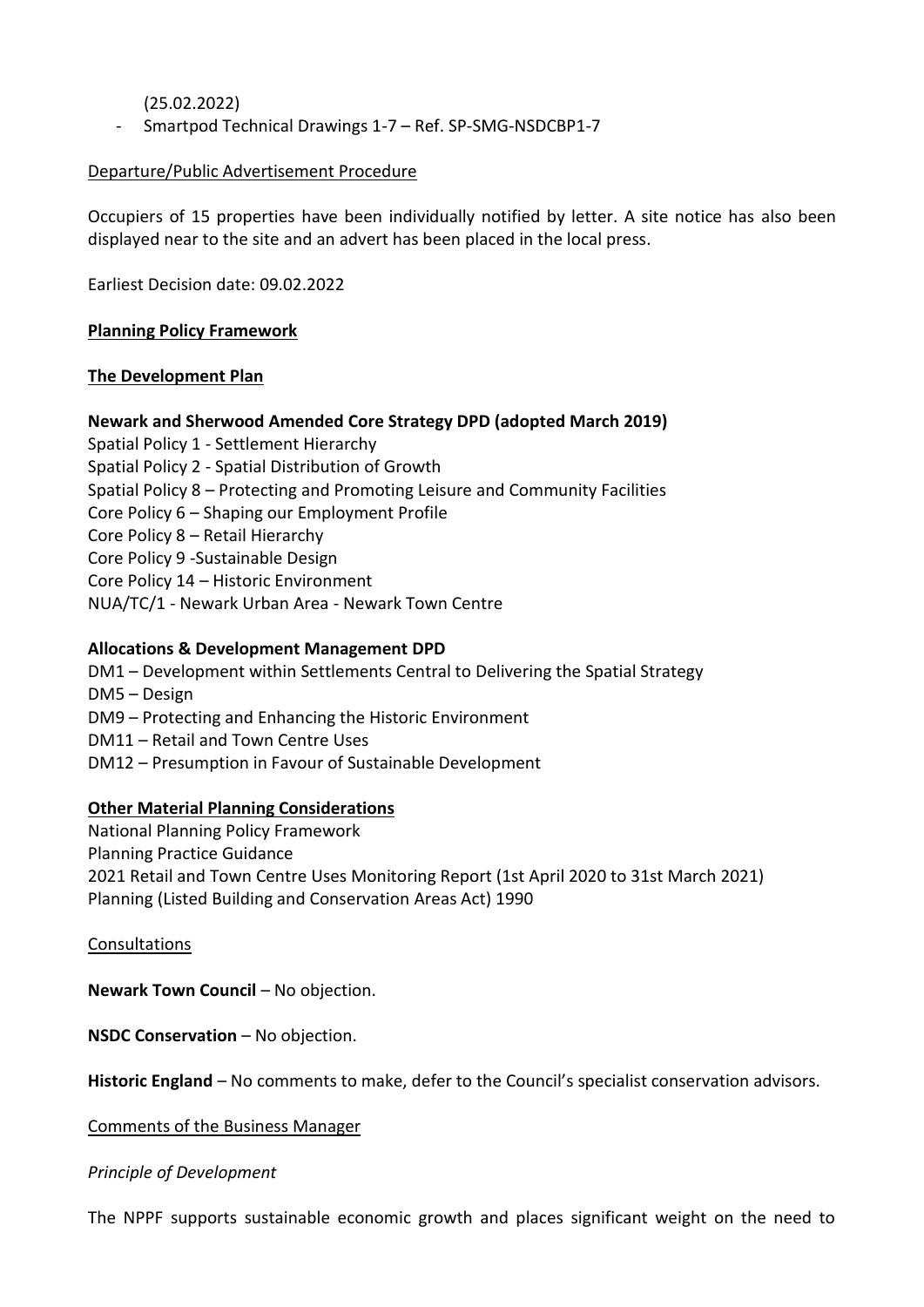support economic growth through the planning system. It also places emphasis on promoting health and safe communities, explaining that planning decisions should provide social, recreational and cultural facilities and services the community needs. To the same effect, Core Policy 6 requires the economy of the District to be strengthened and broadened and enabling employment levels to be maintained & increased by meeting requirements of business sectors. SP8 is also relevant which explains that the provision of new and enhanced community facilities will be encouraged.

The application seeks permission for the change of use of the first floor atrium and 'old pub' area of the Buttermarket from Sui Generis to Mixed Use to incorporate retail and the sale of food and drink as well as office use, provision of education and halls and meeting places for the use of the local community. The intention is to create a mixed use area for small businesses to lease the proposed pods and for the community to convene as a hub for work, education and recreational activity. The floor plan shows there would be three Classrooms areas as well as the 7 leasable pods and a staff area with separate public toilet facilities.

Policy NUA/TC/1 states that development of retail and other town centre uses within Newark town centre will be considered against general policy requirements in the Core Strategy and the Development Management policies in Chapter 7, with particular reference to DM11. Policy DM11 states that new and enhanced retail development and other town centre uses that consolidate the composition of the town centre will be supported within the Town Centre Boundary (TCB), as defined on the Policies Map. The NPPF defines Main Town Centre Uses, which includes (inter alia) retail development, leisure, recreation uses and offices. Officers are also mindful that these policies were adopted prior to the Use Class Order (UCO) of 1987 being amended in 2020 which revoked all former retail uses (including A4 (drinking establishments) and A5 (hot food & take away) putting them all, in this case, into one use class (Class E – Commercial, business and service uses) resulting in greater flexibility. The changes to the UCO and Permitted Development reforms support the shifting emphasis towards supporting the diversity of uses in town centre locations in order to support the vitality of town centers and the high street to adapt and diversify to allow the most effective use of existing buildings.

In this case, given the site is within the TCB and does not involve street level units the principle of changing the use of the first floor of the Buttermarket to create a recreational, educational and community hub with complementary uses would accord with the provisions of DM11 as it would provide an enhanced retail offer within the Primary Shopping Area with other complementary town centre uses that aims to draw visitors to the area. DM11 goes on to explain that the Council will support a greater diversity of town centre uses that contribute to the overall vitality and viability of the town centre and it is considered that this proposal would achieve this by combining uses that would bring people to the building (for educational or community group meetings) with retail uses (in the form of smaller units which would be conducive to small businesses and/or pop up events) which would give visitors and customers a reason to remain in the town for recreation as well as its educational or community offering. Furthermore, considering the Newark Town Centre Use Class Split (as of 31<sup>st</sup> March 2021) as reported in the 2021 Retail and Town Centre Uses Monitoring Report (1st April 2020 to 31st March 2021) retail use (E(a)) remains the most dominate use class (at 36%) with food and drink (E(b)) at 5.14% and educational facilities (F1(a)) at 0.3%. No community facility or office uses were reported within the Town Centre. As such it is not considered that this proposal would result in an over dominance of non-retail uses within the primary shopping area and given it would offer a range of complementary uses for the local community as well as visitors it is considered that the proposal would support the overall vitality and viability of the town centre. The proposal would therefore be in accordance with policies SP8,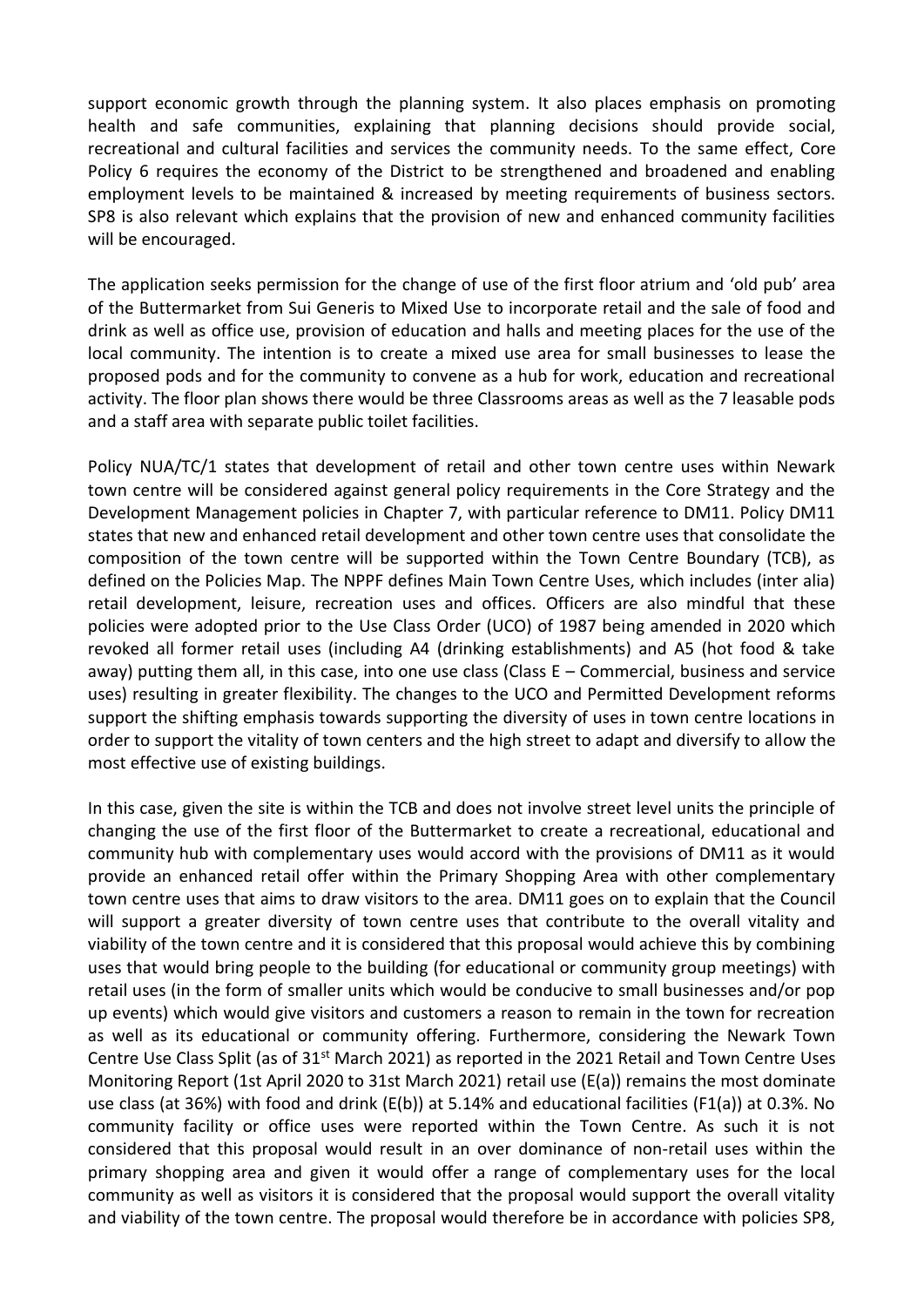CP6 and DM11 and the provisions of the NPPF in principle.

## *Impact on the Character of the Area and the Heritage Asset*

The site is located within the historic core of the town, the defined conservation area and is a curtilage listed building associated with the Grade I Listed Town Hall to the east, as such the Council's heritage policies are applicable. Policies CP14 and DM9 of the Council's LDF DPDs, amongst other things, seek to protect the historic environment and ensure that heritage assets are managed in a way that best sustains their significance. The importance of considering the impact of new development on the significance of designated heritage assets, furthermore, is expressed in section 16 of the National Planning Policy Framework (NPPF). Paragraph 194 of the NPPF, for example, advises that the significance of designated heritage assets can be harmed or lost through alterations or development within their setting. Such harm or loss to significance requires clear and convincing justification. The NPPF also makes it clear that protecting and enhancing the historic environment is sustainable development (paragraph 8.c).

Paragraph 137 of the National Planning Policy Guidance also states that, *'Local planning authorities should look for opportunities for new development within Conservation Areas...to enhance or better reveal their significance.'* Section 72 of the Planning (Listed Building and Conservation Areas Act) 1990 further states, in relation to the general duty with regard to conservation areas in exercise of planning functions that, *'special attention shall be paid to the desirability of preserving or enhancing the character and appearance of that area'*.

Internally the building reflects a 1980's arcade style shop frontages at ground floor which lead onto Chain Lane and through to the Town Hall. The building has a commercial character internally which translates externally on Chain Lane as a glazed arcade style entrance with adjacent shop units and on Middlegate as an ornate building entrance with an arched glazed frontage and entranceway. At first floor there is a mezzanine atrium area which has ornate metal railings surrounding it. Consent has been granted for the provision of a new general access staircase within the atrium leading to the mezzanine level (21/02470/LBC) in addition to the removal of some existing infilled internal walls within the first floor atrium and the 'old pub' area (21/02462/LBC) to open up some of the internal areas proposed to be used for the educational facility which have been approved under separate listed building consent applications.

No operational development requiring permission is proposed as part of this application and reviewing the proposal the Conservation Officer (CO) has advised that the change of use proposed would not result in any impact on the special character of the building. Overall, given there are no physical alterations to the exterior of the building the proposal is not considered likely to have any adverse impact on the street scene or Conservation Area. Furthermore, given the positive conclusion of the CO it is considered that the development would not unduly impact the setting or significance of the adjacent Listed Building. This application therefore accords with Section 72 and 66 of the Planning (Listed Building and Conservation Ares Act) 1990 as well as Core Policy 14 of the CS, policy DM9 of the ADMDPD and Section 16 of the NPPF.

## *Impact on Neighbouring Amenity*

DM5 of the ADMDPD outlines that regard should be given to the impact of proposals on amenity or surrounding land uses and should not cause unacceptable loss of amenity. Given that no new external building works are required as part of the proposal and that the immediate neighbouring properties, as well as the wider area, are all commercial, it is considered that the proposed uses of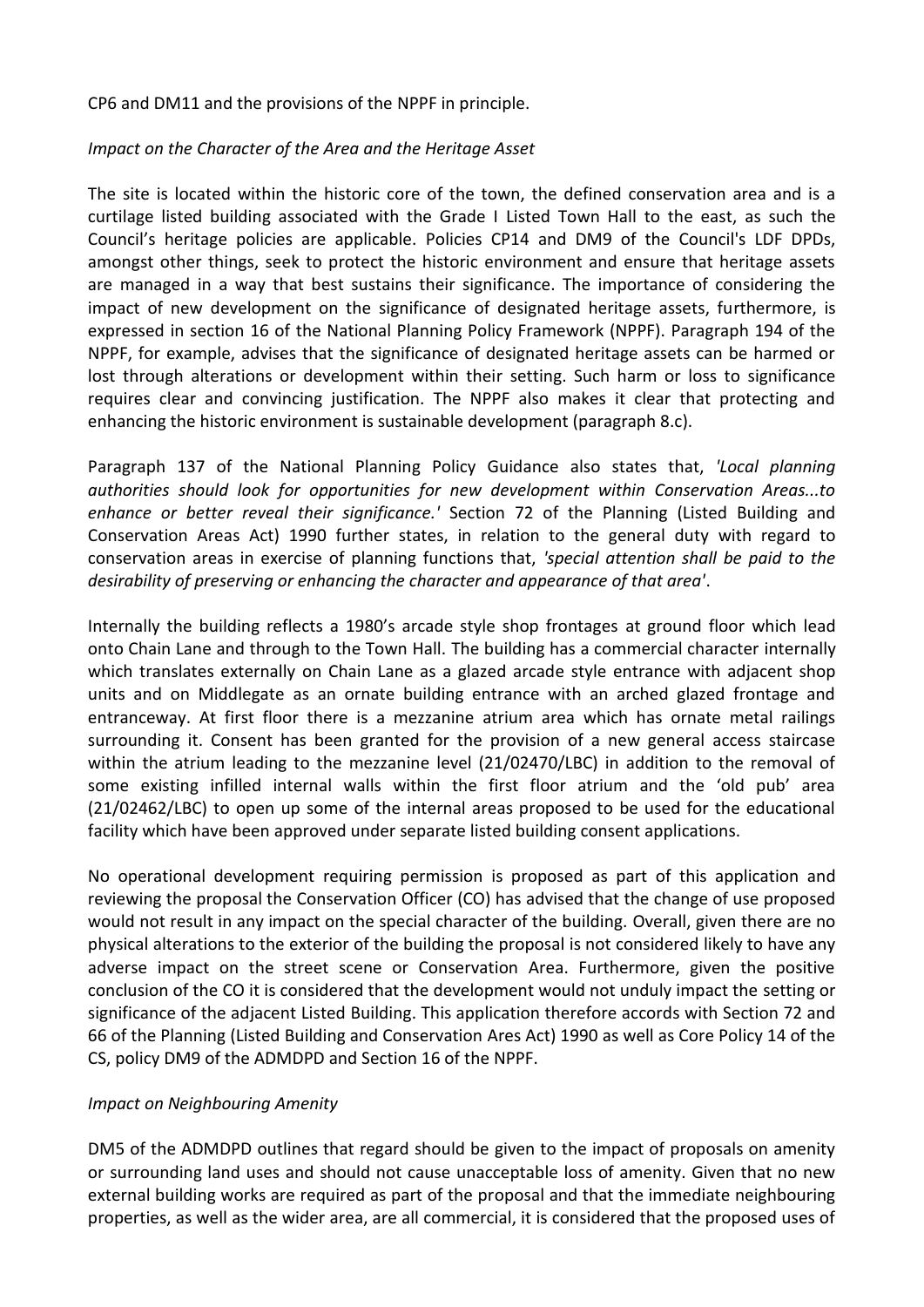the site are acceptable from an amenity perspective. The proposal would not result in any unacceptable levels of amenity for surrounding occupiers/uses and thus the proposal would accord with policy DM5 of the ADMDPD in this regard.

# *Impact on Highways Safety*

Core Strategy Spatial Policy 7 seeks to ensure that vehicular traffic generated does not create parking or traffic problems. Policy DM5 of the DPD requires the provision of safe access to new development and appropriate parking provision. There are no proposed changes to the access arrangements to the site as part of this application. There is ample public car parking in the town centre and given the highway restrictions in place it is not envisaged that the proposal would result in any material highway safety issues. The application is therefore in accordance with Spatial Policy 7 of the Core Strategy and Policy DM5 of the DPD.

# *Conclusion*

The principle of the change of use of the first floor of the building to Mixed Use including retail, sale of hot food, office use, and provision of education for use by the community is considered to be acceptable in the context of the town centre and primary shopping area location. The proposed uses are not considered to result in any unacceptable neighbouring amenity impact, nor would the proposed uses result in harm to the character and appearance of the Conservation Area or the setting of the listed building. There are no highways impacts that will result from this application and therefore subject to conditions it is recommended that the application be approved.

## **Recommendation**

## **That full planning permission is approved subject to the following conditions.**

01

The use hereby permitted shall not begin later than three years from the date of this permission.

Reason: To comply with the requirements of Section 51 of the Planning and Compulsory Purchase Act 2004.

02

The use hereby permitted shall not be carried out except in complete accordance with the site location plan, block plan and approved proposed plans reference

- Site Location Plan
- Proposed Area of Works Ref. 2255 (22) 301
- Proposed First Floor Plan Proposed Pod Locations and Details Ref. 2255 (22) 305-P02 (25.02.2022)

Reason: So as to define this permission.

### **Note to applicant**

01

The application as submitted is acceptable. In granting permission without unnecessary delay the District Planning Authority is implicitly working positively and proactively with the applicant. This is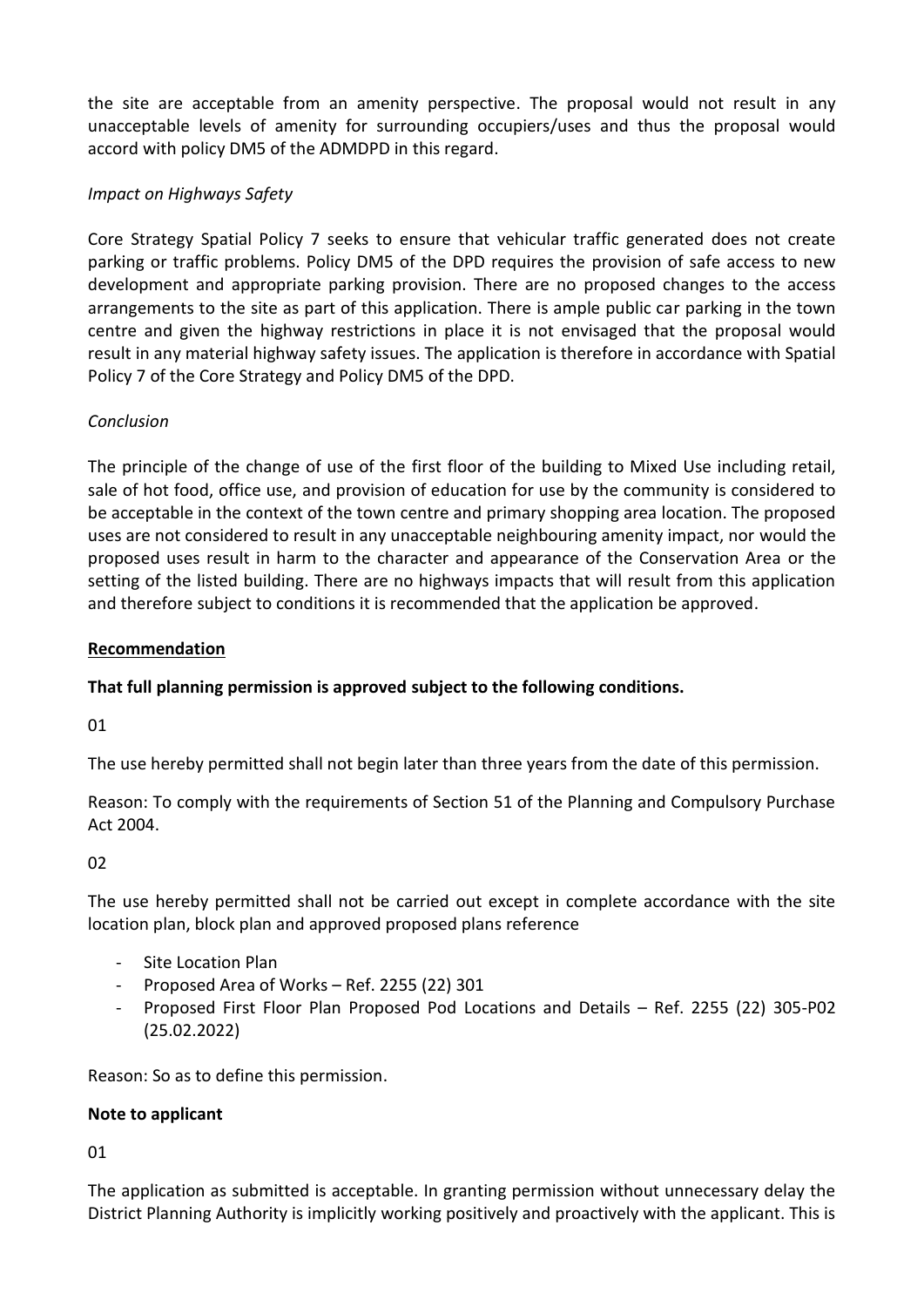fully in accordance with Town and Country Planning (Development Management Procedure)(England) Order 2015 (as amended).

02

The applicant is advised that all planning permissions granted on or after the 1st December 2011 may be subject to the Community Infrastructure Levy (CIL). Full details of CIL are available on the Council's website at www.newark-sherwooddc.gov.uk/cil/

The proposed development has been assessed and it is the Council's view that CIL is not payable on the development hereby approved as the development type proposed is zero rated in this location.

03

This grant of permission does not convey consent for the display of any advertisement on or within the application site which will require separate advertisement consent.

## BACKGROUND PAPERS

Application case file.

For further information, please contact Honor Whitfield on ext 5827

All submission documents relating to this planning application can be found on the following websit[e www.newark-sherwooddc.gov.uk.](http://www.newark-sherwooddc.gov.uk/)

**Lisa Hughes Business Manager – Planning Development**